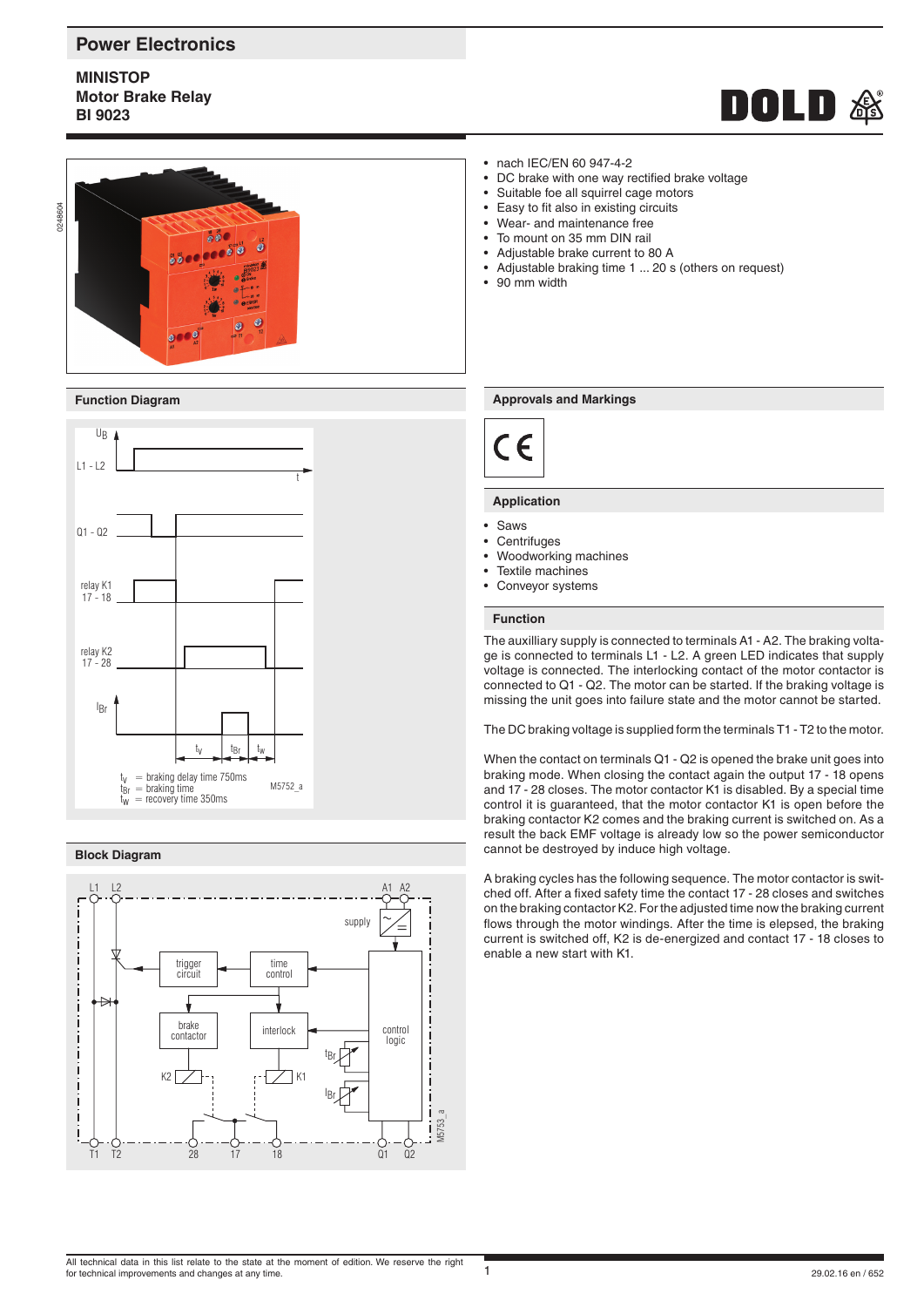

BI 9023 Device with  $U_H = AC 400 V$ 





### **Indicators**

| Green LED:                      | ON, when auxiliary supply connected |  |
|---------------------------------|-------------------------------------|--|
| "ON":                           | Flashing, when braking              |  |
| <b>Relais K1</b><br>Yellow LED: | ON, when contact 17 - 18 closed     |  |

### **Relais K2**

| Yellow LED: | ON, when contact 17 - 28 closed              |  |  |  |
|-------------|----------------------------------------------|--|--|--|
| "ERROR":    | Flashing, when contact 17-28 open            |  |  |  |
|             | 1*): Overtemperature on thyristor (internal) |  |  |  |
|             | 6*): Wrong fregency                          |  |  |  |
|             | 4*): Voltage L1 - L2 missing                 |  |  |  |
|             |                                              |  |  |  |
|             |                                              |  |  |  |

 $1 - 6$ <sup>\*</sup>) = Number of pulses in flashing sequence

### **Notes**

The braking current is generated by phase control. The value is depending on the voltage connected to L1 - L2, the current setting and resistance of the motor windings. It is therefore possible, that the current with full scale setting is much higher then the permitted max current.

To achieve the optimum braking effect, the braking current  $I<sub>e</sub>$  should be max 1.8 to 2 times the motor nominal current. This is the saturation current of the magnetic field necessary to brake. A higher current leads only to overheating of the motor. A better braking effect is achieved, when using 2 or more motor windings to brake. The permitted duty cycle is depending on braking current and ambient temperature.

**Nominal voltage U<sub>N</sub>:** 3 AC 200 V -10 % ... 480 V +10 % **Auxiliary voltage U** Device with AC 400 V<br>(Standardtype): A1/A2, AC 400 V, +10 %, -15 %, Device with AC 115/230 V DC 24 V: A1/A2, AC 115 V, +10 %, -15 %, bridge A1-Y1, bridge A1-Y2 A1/A2, AC 230 V, +10 %, -15 %, bridge Y1-Y2 A3/A4, DC 24 V, +10 %, -15 %, no bridge **Nominal frequency:** 50/60 Hz **Motor power** at 400 V: 15 kW **max adjustable braking current:** 60 A at 60 cycles / h and 20 s braking time, 80 A at 20 cycles / h and 20 s braking time Fuse, superfast:  $<$  6600  $A^2s$ Braking voltage: DC 0 ... 90 V **Braking time:** adjustable 1 ... 20 s **Back-EMF braking**  time delay:  $\frac{1}{250}$  ms **Wire connection** Load terminals:  $1 x 10 mm<sup>2</sup>$  solid 1 x 6 mm2 stranded ferruled A current of 60 A or 80 A is permitted at a.m. duty cycles for 6 mm2 wiring Control terminals: 1 x 4 mm<sup>2</sup> solid or 1 x 2.5 stranded ferruled (isolated) or 2 x 1.5 mm<sup>2</sup> stranded ferruled (isolated) DIN 46 228-1/-2/-3/-4 or 2 x 2.5 mm<sup>2</sup> stranded ferruled DIN 46 228-1/-2/-3 **Wire fixing** Load terminals: Plus-minus terminal screws M 4 box terminals with self-lifting clamping piece<br>Control terminals:<br>Plus-minus tern Plus-minus terminal screws M 3.5 box terminals with self-lifting clamping piece<br>Mounting: To mount on 35 To mount on 35 mm DIN rail EN 50 022 **General Data Temperature range:**  $0...+45^{\circ}C$ <br>**Storage temperature:**  $-25...+75^{\circ}C$ Storage temperature: **Clearance and creepage distances** rated impulse voltage / pollution degree Controlvoltage to auxiliary-**EMC**

voltage, motor voltage: 4 kV / 2 IEC 60 664-1 Electrostatic discharge: 8 kV (air) IEC/EN 61 000-4-2 HF-irridation: 10 V/m IEC/EN 61 000-4-3<br>
Fast transients: 2 kV IEC/EN 61 000-4-4 IEC/EN 61 000-4-4 Surge voltages between wires for power supply:  $1 kV$  IEC/EN 61 000-4-5 between wire and ground: 2 kV IEC/EN 61 000-4-5 **Degree of protection** Housing: IP 40 IEC/EN 60 529 IEC/EN 60 529 **Vibration resistance:** Amplitude 0.35 mm Frequency 10 ... 55 Hz, IEC/EN 60 068-2-6<br>0 / 055 / 04 IEC/EN 60 068-1 **Climate resistance:** 0 / 055 / 04 **Power consumption for control:** 2 VA<br>**Contacts:** 2 NO 2 NO 5 A / AC 400 V<br>IP 20 1EC/EN 60 529 **Degree of protection:** IP 20<br>**Weight:** 780 g Weight: **Dimensions**

**Width x height x depth**: 90 x 85 x 120 mm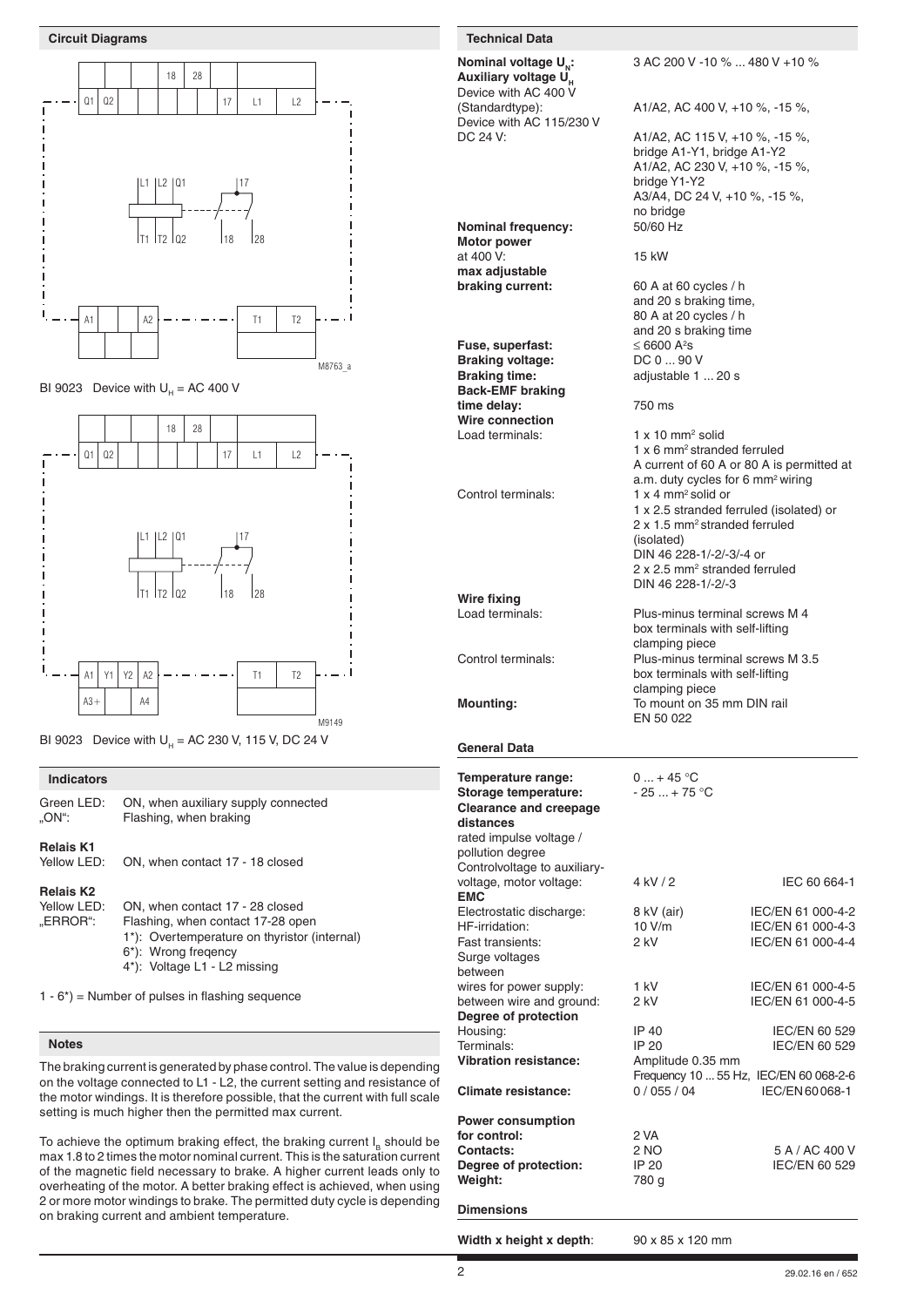# **Standard Type**

| Article number:<br>Width: |      | BI 9023 60 A AC 400 V 50/60 Hz 1  20 s | 0057302<br>90 mm            |                                                         |
|---------------------------|------|----------------------------------------|-----------------------------|---------------------------------------------------------|
| <b>Ordering Example</b>   |      |                                        |                             |                                                         |
| BI 9023                   | 60 A |                                        | AC 400 V 50 / 60 Hz 1  20 s | -Braking time<br>- Nominal frequency<br>Nominal voltage |

**Type** Type

# **Control Input**

Opening the contact on terminals Q1 - Q2 enables the braking cycle, closing the contact will start the braking

# **Relay Outputs**

17, 18: Control of motor contactor<br>17, 28: Control of braking contactor Control of braking contactor

max braking current

## **Adjustment Facilities**

| Potentiometer | Description     | Initial setting   |
|---------------|-----------------|-------------------|
| "Br           | braking current | left end of scale |
| •Br           | braking time    | middle of scale   |

### **Set-up Procedure**

The braking time  $t_{Br}$  is adjusted on the unit together with the braking current  $I_{\text{Br}}$  (max 1.8 ... 2  $I_{\text{N}}$ ). If the motor has stopped and is still humming, the braking current is too high or the braking time too long. Current and time has then to be adjusted accordingly.

To avoid damage of the unit the braking current should be verified with a moving coil or true RMS current meter.

### **Connection Examples**



### Basic circuit for standardtype BI 9023 with  $U_{H} = AC 400 V$







BI 9023 with  $U_H = DC$  24 V